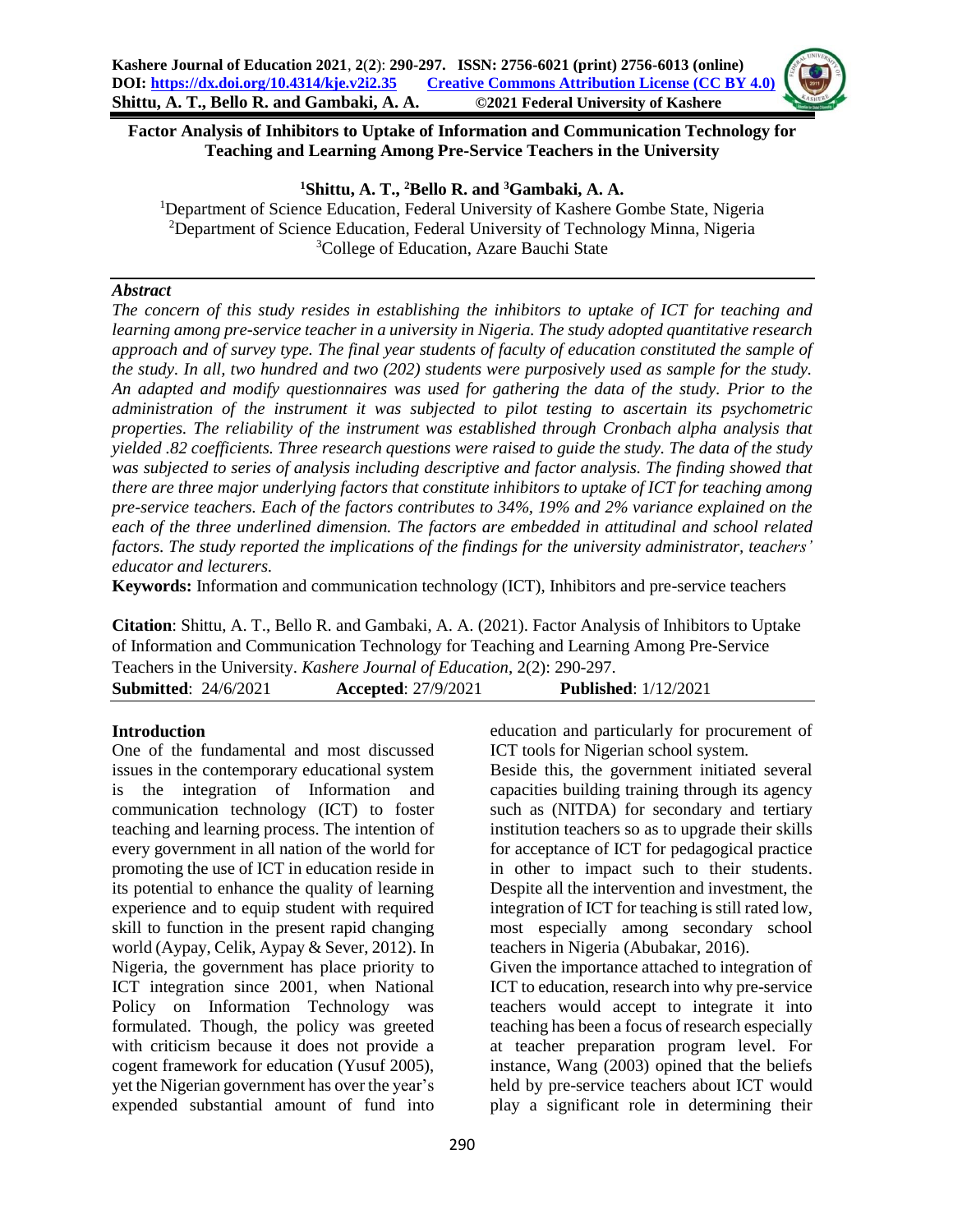

**Shittu, A. T., Bello R. and Gambaki, A. A. ©2021 Federal University of Kashere**

teaching behavior in terms of integrating ICT for teaching when they eventually get to the field of practice. Relating to that, Gill and Daigarno (2008) were of the view that for a teacher to integrate ICT, such teacher must have experience ICT use during their preparation programmes. At that state, preservice teacher should be able to identify the purpose for ICT use, and able to reflect on the appropriateness of ICT for learning and teaching. Empirical evidences have revealed factors that shape teacher behavior towards integration of ICT for curriculum implementation and this explain why Ahmad (2012) was of the view that integrating ICT to teaching and learning process is not as easy as it sounds. The sentiment raised about the complexity of factors surrounding ICT use was sum-up to be known as "barriers or inhibitors" and this is defined as condition that hinder the achievement of an objective set by an individual or an organization (Ahmad, 2012). There are bodies of literature that have reported some of the constraint that teacher advanced as barrier to ICT use. These barriers could be intrinsic or extrinsic in nature. The intrinsic factors are related to teacher variables such as attitudes, beliefs, personal experiences and awareness (Ertmer, 1999; Ahmad, 2012) while the extrinsic factors include inadequate or inappropriate configuration of ICT infrastructure, access, time, technical support, and resources (Chen, Tan & Lim, 2012). Furtherance to the barrier earlier stated, other reasons espoused in literature that are likely to inhibit ICT use among in-service and preservice teachers especially in less develop nation are: lack of institutional support; outdated hardware and internet facilities; lack of ICT literacy skill; lack of access to ICT and insufficient competence required for successful

integration of ICT for pedagogical practice (Ololube, 2006; Agel, 2011; Ozen 2012; Garba, 2014; Augustine, David, Kamarudin, 2018).

In Nigerian secondary school system, integration of ICT is still rated to be low among secondary school teachers, and therefore, the Pre-service teachers that are currently undergoing training to take up teaching function upon graduation are expected to have received a comprehensive knowledge on

pedagogical use of ICT for teaching. It is therefore important to identify factors that may hinder their use of ICT so as to provide solution that will nip such in the bud before they proceed to the field of practice.

### **Statement of the Problem**

The pitiable state of Nigerian secondary school education system had continuously becoming a source of concern to researchers and stakeholders in education. One of the noticeable problems among several other that has bedeviling the development of Nigerian educational system in the present digital age can be located in the slow uptake of ICT for pedagogical practice among teachers. To address this problem, it is important that massive use of ICT is encouraged in teacher training institution of learning (Garba, 2014). Despite the important attached to ICT use, studies still show that these resources are inadequate while some reported that there is an adequate ICT resource for the training of preservice teacher (Ololube, 2006; Onwuagboke, Singh & Onwuagboke, 2014). The pre-service teacher by their training are supposed to be the gate keeper when it came to ICT use for teaching. Ironically, most of these students could not deploy ICT as expected, thus, the issue of inhibitors to integration of ICT come to fore. Hence, the imperativeness of understanding what could be a hindrance to integration of ICT among pre-service teachers in the present setting of this study. The finding from this study would enable government and school administrators to provide a robust environment and strategies that will encourage pre-service teacher behavior towards their ICT uptake when they eventually get to the field of practice.

# **Objectives of the Study**

The objectives of this study are as follow: (i) to determine the hindrance to ICT use among preservice teachers in Nigeria University, (ii) to explore the dimensionality of the variable inhibiting uptake of ICT use for teaching and learning among pre-service teacher. (iii) to identify which of the factors constituted more hindrance to integration of ICT for learning among pre-service teachers in the university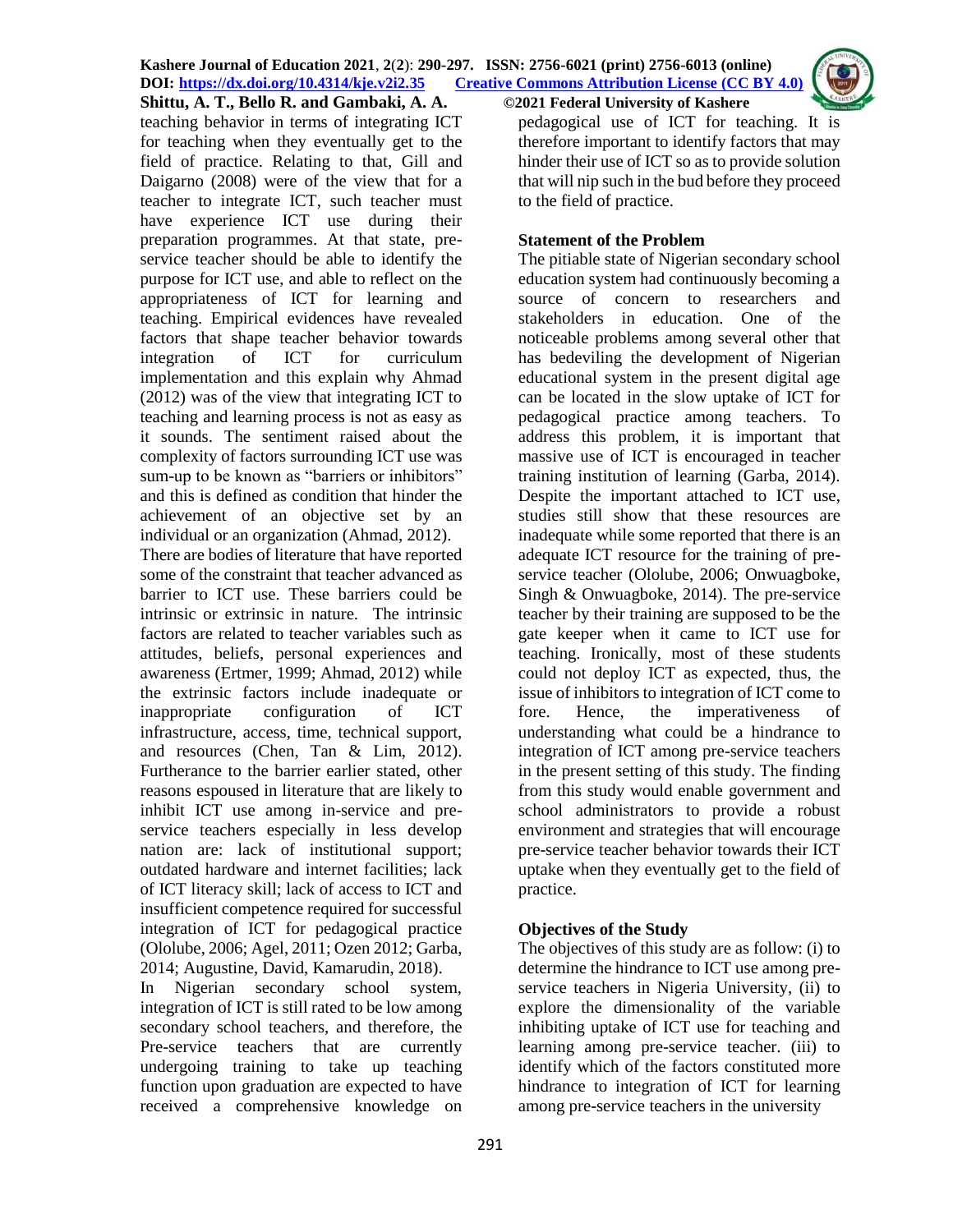

In line with the objectives of the study, the following research questions were raised to guide the study.

- (i) What are the inhibitors to uptake of information and communication technology (ICT) for teaching among preservice teacher in the university?
- (ii) What is the dimensionality of factors inhibiting uptake of ICT for teaching among pre-service teacher in the university?
- (iii)Which of the inhibitor between intrinsic and extrinsic factor contributed more as hindrances to uptake of ICT for teaching among pre-service teachers?

#### **Methodology**

The study employed cross sectional survey design, involving pre-service teachers in a University in Nigeria. The respondents were final year student of faculty of education who have undergone teacher training and have observed teaching practice during their course of study. The final year student from the three Departments of the faculty (Art & Social Science Education; Educational Foundation and Science Education) participated in the study. In all, two hundred and two (202) students were purposively used as sample for the study. Among the respondents, one hundred and fifty-four (n=154) made up of 76.2% were male, while forty-eight (n=48) made up of 23.8% were female. Ninety-six (96) of the respondents representing 47.5% were student from Department of Arts and Social Science education; sixty-one (61) representing 30.2% were students from Department of Educational foundation, while forty-four (44) representing 21.8% were students from Department of Science education. (See fig 1)



Fig 1: The distribution of the respondents based on gender and their programmes of study

The instrument of the study was adapted from Ahmad (2012) study but modified for the purpose of the study. Prior to the administration of the instrument on the respondents, it was subjected to face and content validity by two experts in Measurement and Evaluation field and one expert in Educational Technology field. All the observations raised were corrected accordingly. The reliability of the instrument

was checked through administration of the instrument on some pre-service students that were not part of the study. The reliability index recorded using Cronbach alpha was .82 coefficient. The instrument consisted of two parts. Part (A) demands for demographic information, while part (B) consisted of items on inhibitors to uptake of ICT for teaching. Likert-type scale was used which range from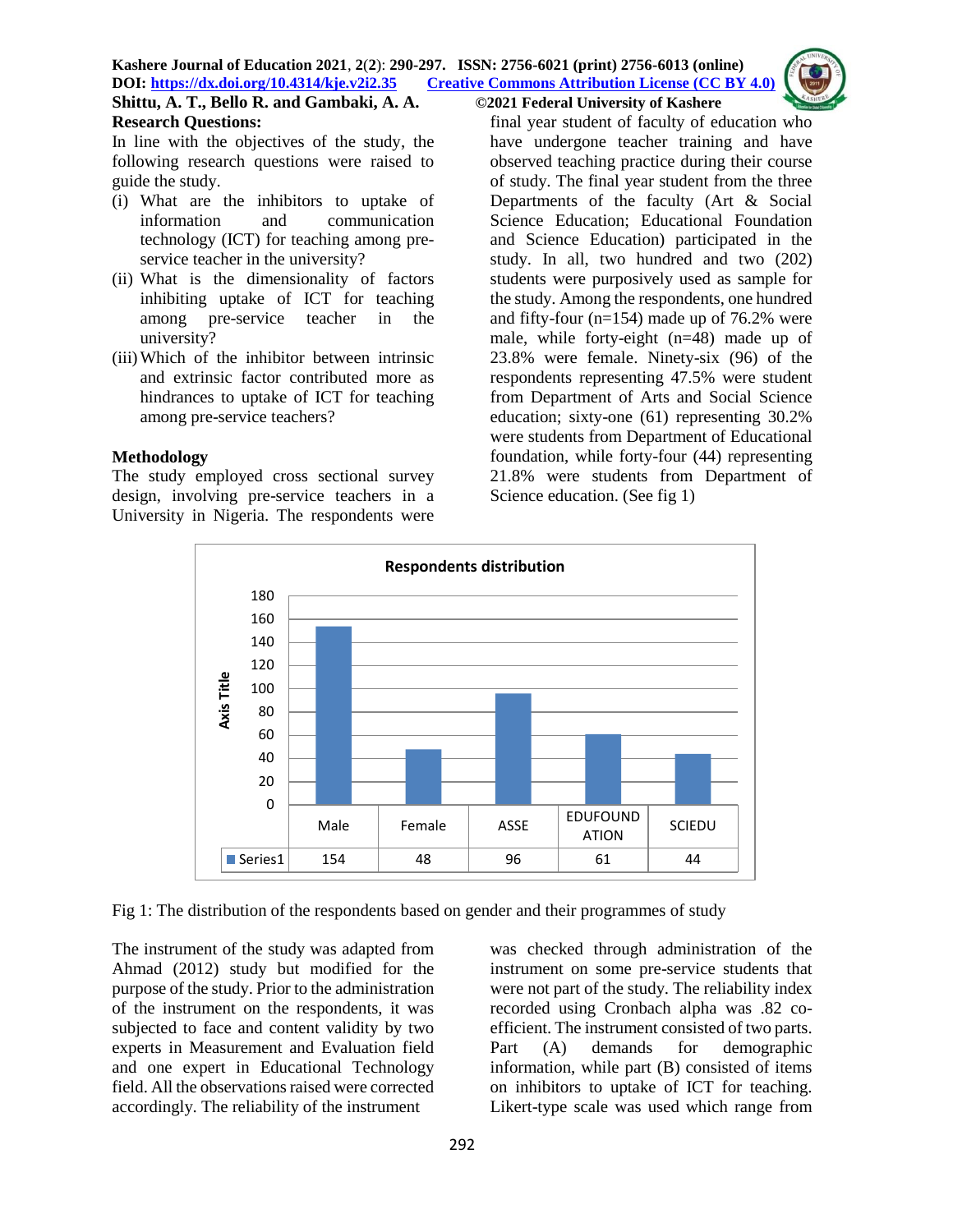strongly disagree (1) to strongly agree (7) as an options for the respondents to choose. In all, nineteen items were used for data collection.

# **Data Collection and Analysis**

A questionnaire was used for data collection. The instrument was personally administered on the respondents. The administration of the instrument was carried-out after the first semester examination, in all, two hundred and fifty questionnaires was administered and two hundred and two was retrieved back constituting 75% response rate. The data gathered was subjected to descriptive analysis (Mean and Standard Deviation) and inferential statistic (factor analysis) with principal component procedure.

# **Results**

(i) What are the inhibitors to uptake of information and communication technology (ICT) for teaching among preservice teacher in the university?

| S/N | . .<br><b>Items</b>                                                              | М    | <b>SD</b> |
|-----|----------------------------------------------------------------------------------|------|-----------|
| 1   | I do not think I can use ICT for teaching                                        | 2.48 | 1.78      |
| 2   | I do not have the required ICT skill for teaching                                | 3.11 | 1.98      |
| 3   | I lack the confident to use ICT for teaching                                     | 3.18 | 2.07      |
| 4   | I have no time to learn how to use ICT for teaching                              | 4.28 | 2.12      |
| 5   | There are no enough ICT facilities for our lecturer to teach us                  | 2.72 | 1.94      |
|     | We have enough ICT facilities in our laboratories                                | 2.43 | 1.81      |
| 8   | Our university do not provide enough ICT facilities for lecturers in our faculty | 3.28 | 2.02      |
| 9   | The lecture hour is short for the use of ICT for teaching                        | 3.47 | 1.92      |
| 10  | There are no ICT technician to help when the need arise                          | 2.41 | 1.97      |
| 11  | For me, I am not interested in using ICT for teaching                            | 2.72 | 1.89      |
| 12  | I do not think ICT is important for teaching                                     | 2.94 | 1.97      |
| 13  | ICT do not improve my teaching                                                   | 3.41 | 2.27      |
| 14  | I think the curriculum is inappropriate for ICT use in education                 | 3.82 | 2.04      |

**Table 1: Inhibitors to Uptake of ICT for teaching among pre-service teachers**

Table (1) above presents the mean and standard deviation of the respondents on the fourteen items used for understanding what inhibits preservice teacher use of ICT for teaching. The grand mean of the items is 3.01 which implied that inhibitors towards uptake of ICT for teaching among pre-service teachers truly exist. In all the fourteen items, the mean range is between 2.72 to 4.28 while the standard deviation was between 1.78 and 2.27.

(ii) What is the dimensionality of factors inhibiting uptake of ICT for teaching among pre-service teacher in the university?

To ascertain the dimensionality of factors inhibiting uptake of ICT for teaching among pre-service teacher, principal component analysis was carried-out on the data to extract the underlying dimensions. In doing this,

Promax rotation was applied rather than the popular Varimax rotation because it is said to be more robust technique for data in social science (Matsunaga, 2010; Ahmad 2012).

The principal component analysis on the data revealed an acceptable result in term of sampling adequacy. The Kaiser-Meyer-Olkin (KMO) measure of sampling adequacy revealed 0.70, indicating that the sample of the study is adequate for principal component analysis procedure (Ahmed, 2012). The Bartlett's test of sphericity indicating a statistically significant ( $x^2=1276.00$ , 190,  $p=$ .000) with this output, the overall correlations within the correlation matrix were adequate. The total variance explained was 43.7%. The table 2 below shows the inter-item correlation matrix as well as the communality of the items.

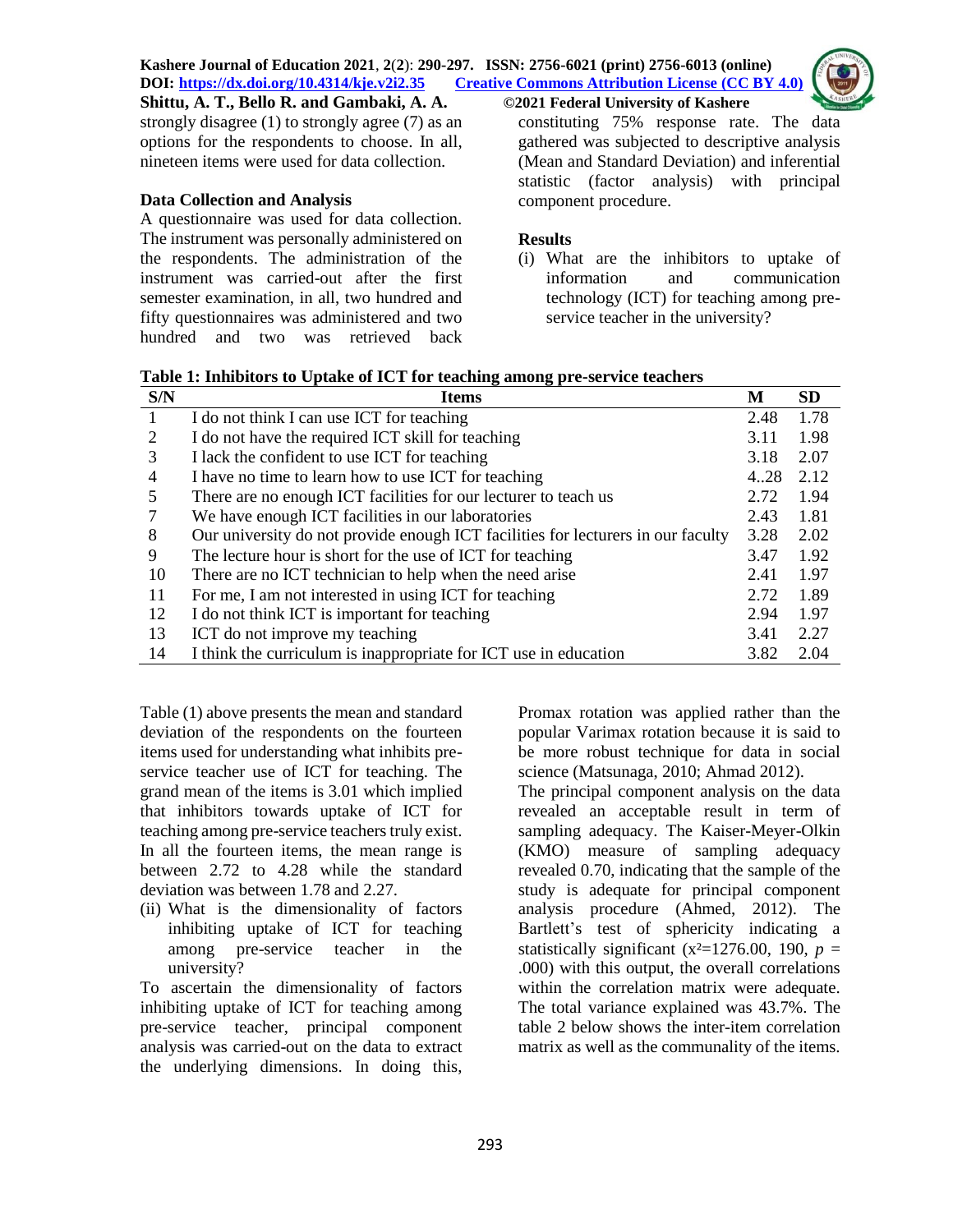| Table 2: Inter-item Correlation Matrix and Communalities index |           |                   |                   |                   |          |                    |                  |                                    |          |           |                             |          |      |
|----------------------------------------------------------------|-----------|-------------------|-------------------|-------------------|----------|--------------------|------------------|------------------------------------|----------|-----------|-----------------------------|----------|------|
|                                                                | Item1     | Item <sub>2</sub> | Item <sub>3</sub> | Item <sub>4</sub> |          |                    |                  | Item10 Item11 Item12 Item15 Item16 |          |           | Item17 Item18 Item19 Item20 |          |      |
| Item1                                                          | 1.00      |                   |                   |                   |          |                    |                  |                                    |          |           |                             |          |      |
| Item <sub>2</sub>                                              | $.536**$  | 1.00              |                   |                   |          |                    |                  |                                    |          |           |                             |          |      |
| Item <sub>3</sub>                                              | $.515***$ | $.620**$          | 1.00              |                   |          |                    |                  |                                    |          |           |                             |          |      |
| Item <sub>4</sub>                                              | $.466$ ** | $.421**$          | $.424***$         | 1.00              |          |                    |                  |                                    |          |           |                             |          |      |
| Item10                                                         | .058      | .033              | $.235***$         | .085              | 1.00     |                    |                  |                                    |          |           |                             |          |      |
| Item <sub>11</sub>                                             | .032      | $-.068$           | $.164*$           | .006              | $.329**$ | 1.00               |                  |                                    |          |           |                             |          |      |
| Item <sub>12</sub>                                             | $.250**$  | $.151*$           | $.312**$          | $.290**$          |          | $.308^{**}$ .414** | 1.00             |                                    |          |           |                             |          |      |
| Item15                                                         | .132      | $-.034$           | .043              | .097              | $-.052$  | $-.122$            | $.157*$          | 1.00                               |          |           |                             |          |      |
| Item16                                                         | $.166*$   | .053              | .042              | .097              | .092     | $-.092$            | .051             | $.518***$                          | 1.00     |           |                             |          |      |
| Item17                                                         | $.374***$ | $-.169*$          | $187**$           | 105               | .024     | $-.018$            | $-.129$          | $.336***$                          | $.543**$ | 1.00      |                             |          |      |
| Item <sub>18</sub>                                             | $.327**$  | $-.165*$          | $209***$          | 110               | .052     |                    | $.010 - .181$ ** | $.233***$                          | $.422**$ | $.636**$  | 1.00                        |          |      |
| Item19                                                         | $.314***$ | $-.138$           | $206^{**}$        | $144*$            | 115      | .031               | .077             | $.205***$                          | $.346**$ | $.459***$ | $.601**$                    | 1.00     |      |
| Item <sub>20</sub>                                             | $.177*$   | .022              | .060              | 004               | .068     | .022               | 021              | .094                               | $.312**$ | $.431**$  | $.569**$                    | $.609**$ | 1.00 |
| Communality                                                    | .620      | .594              | .583              | .541              | .491     | .504               | .556             | .348                               | .556     | .639      | .640                        | .544     | .439 |

The Promax rotation extracted indicated three factors structured underlying uptake of ICT which is represented by thirteen items with a total variance explained of 43%. The three

factors of the study are presented below with their factor loading, eigenvalue as well as the internal consistency index for each of the variables.

**Table 3: Factor Solution with items; Factor Loadings, Eigenvalues, Variance Explained and Reliability index**

| <b>Factor and Items</b>                               | Factor  | <b>Eigenvalue</b> | <b>Variance</b>  | Cronbach's   |
|-------------------------------------------------------|---------|-------------------|------------------|--------------|
|                                                       | Loading |                   | <b>Explained</b> | <b>Alpha</b> |
| I do not think I can use ICT for teaching             | .732    |                   |                  |              |
| I do not have the required ICT skill for teaching     | .763    |                   |                  |              |
| I lack the confident to use ICT for teaching          | .726    |                   |                  |              |
| I have no time to learn how to use ICT for teaching   | .728    | 3.97              | 19.9%            | .72          |
| There are no ICT technician to help when the need     | .691    |                   |                  |              |
| arise                                                 |         |                   |                  |              |
| For me, the ICT available for teaching is not enough  | .691    |                   |                  |              |
| I do not think the class time is adequate for ICT for | .699    | 2.84              | 34.0%            | .79          |
| teaching                                              |         |                   |                  |              |
| My student learn very well during my teaching         | .535    |                   |                  |              |
| practice without ICT                                  |         |                   |                  |              |
| I teach comfortably well without ICT during my        | .715    |                   |                  |              |
| teaching practice                                     |         |                   |                  |              |
| I will not use ICT for teaching                       | .787    |                   |                  |              |
| I would not encourage my colleagues to use ICT for    | .783    |                   |                  |              |
| teaching                                              |         |                   |                  |              |
| Using ICT for teaching will not be easy for me        | 713     |                   |                  |              |
| Using ICT for teaching will not interest me           | .660    | 4.37              | 1.92%            | .82          |

The factors were group together based on the common psychological construct they shared and their loading pattern. In this study, three

factors were empirically realized. The items reflect the mindset of the respondents about what constitute inhibitor to uptake of ICT for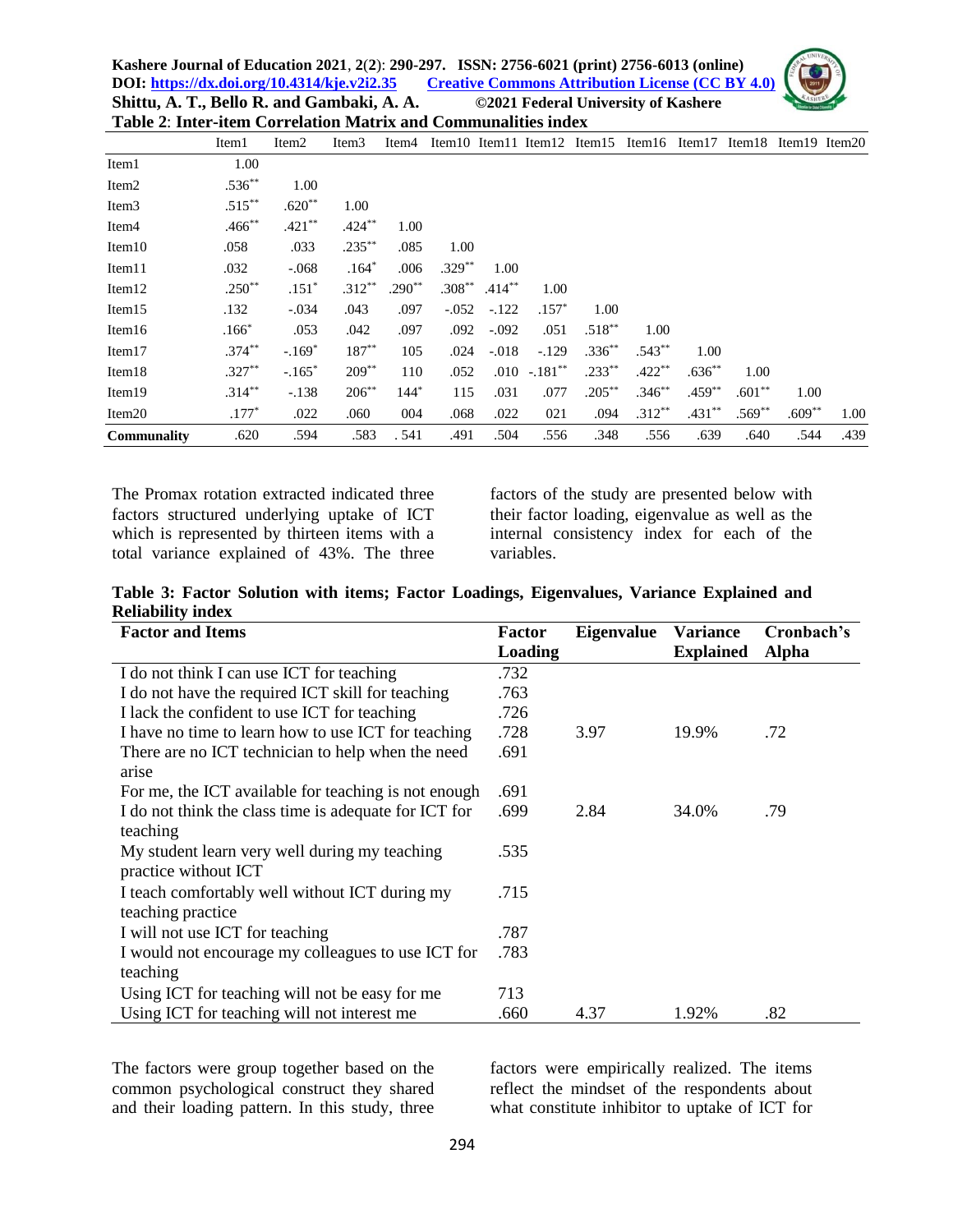

teaching. Out of the three factor, one is attributed to school related factor, while the remaining two was attitudinal related. Thus, "school related factor" consisted of three items that stand-out to account for 34% of the variance of inhibitor to uptake of ICT for teaching. Other grouping of the items indicated **"lack of self-efficacy",** this account for 19% variance of inhibitor. The universe of the construct was empirically explained by four items. The last factor realized is tagged **"ICT belief system"** account for 2% of variance of inhibitor. The universe of the construct was empirically explained with six items. All the three underlying construct showed a high internal consistency ranging from .82 to .72 coefficient. No cross loading was observed, all the items loaded in a consistent pattern.

(iii)Which of the inhibitor between intrinsic and extrinsic factor contributed more as hindrances to uptake of ICT for teaching among pre-service teachers?

The finding of the study revealed in (Table 3) that the second factor generated from the underlined dimension contributed more significantly to what contributed to slow uptake or inhibitor to ICT use among pre-service teachers. The construct tagged School related factor account for the highest variance (34%) and therefore suggested that this factor is a strong determinant of inhibitor to uptake of ICT, taking to consideration the two remaining factors which is attitudinal related factor.

# **Discussion**

The empirical findings of this study to some degree have revealed some of what may impede pre-service teachers' uptake of ICT for teaching and learning function. The first question raised in this study on what inhibit uptake of ICT for teaching and learning among pre-service teachers showed that there are issues surrounding why pre-service teachers may choose not to employ ICT as a teaching tools. The descriptive analysis showed that there are myriad of reasons why pre-service teachers would not use ICT in discharging their teaching responsibility even if they used ICT for other ancillary purposes. The analysis

revealed that pre-service teacher does not think they can deploy ICT for teaching. They do not think they possessed requisite ICT skills for teaching. The descriptive statistic also showed that school curriculum is not appropriate for the use of ICT. Similarly, the finding of the study as observed from descriptive analysis showed that there no enough ICT facilities and technician that can assist them when the need arises. In other word, there are no support service and other issue that borders on their personal belief about ICT use for teaching. This finding supported the earlier finding of Ololube (2006) study which attest to poor ICT integration in teacher education in Nigeria, in fact, Ololube study showed that pre-service teachers were dissatisfied with level of week integration of ICT into teacher education program which invariably constitute barrier to the effective professional development of teachers in Nigeria. The second question address by the study on the dimensionality of factor inhibiting use of ICT for teaching, revealed the existence of the following as barrier to uptake of ICT for teaching among pre service teachers: the barrier can be sum up to three categories as extracted from factor analysis. The categories are "school related factor" which account for 34% of reason why pre-service teachers may chose not to use ICT as a teaching tool.

The second category is "lack of self-efficacy" this factor account for 19% of the reason impeding uptake of ICT, while the third category is "pre-service teacher's ICT belief system" stand to account for 2% of impediment to uptake of ICT. In this finding, it is observed that school related factor account for the large percentage of the impediment to uptake of ICT, this finding was at variance with Veen (1993) finding which earlier maintained that teacher's factors tend to out-weight school related factors at influencing use of ICT. However, the finding of this study supported Ahmed (2012) finding which revealed that school related factors were observed as the major inhibitor to uptake of ICT among science teachers in Malaysia.

The last question addressed by this study borders on whether intrinsic or extrinsic factor contributed more to the impediment to uptake of ICT. It was observed that out of the three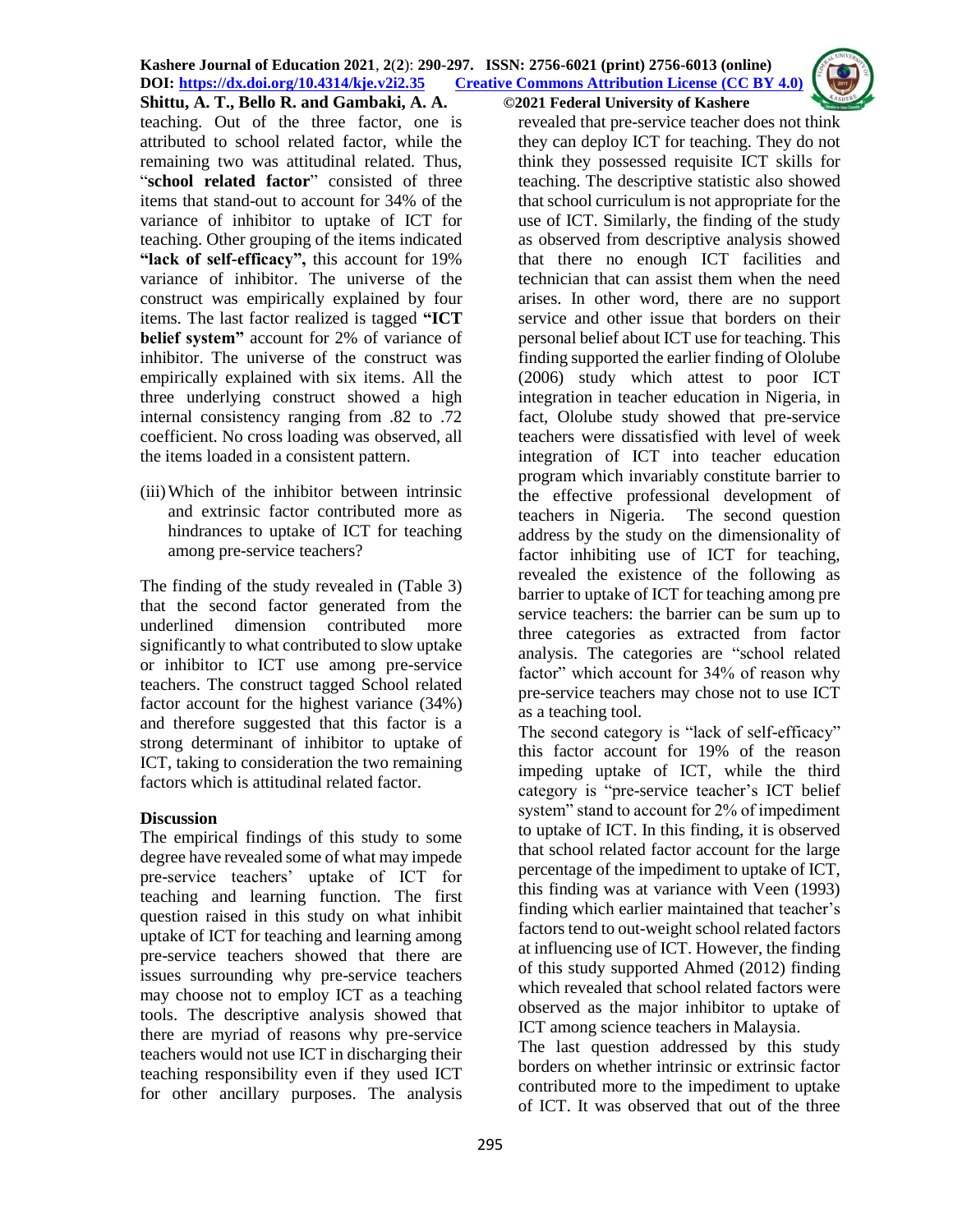#### **Kashere Journal of Education 2021**, **2**(**2**): **290-297. ISSN: 2756-6021 (print) 2756-6013 (online) DOI: <https://dx.doi.org/10.4314/kje.v2i2.35> [Creative Commons Attribution License](http://creativecommons.org/licenses/by/4.0/) (CC BY 4.0) Shittu, A. T., Bello R. and Gambaki, A. A. ©2021 Federal University of Kashere**



categories of the dimension, two of the categories which were located in (Lack of selfefficacy and ICT belief system) were intrinsic related factor. This finding agreed with Ahmad (2012) and Ertmer (1999) finding that attitudinal related factors can constitute barrier to uptake of ICT, while Ozen (2012) and Garba (2014) were of the opinion that extrinsic related factor contributed more significantly to impediment of ICT use for teaching. The empirical finding of this study revealed that extrinsic related factor was the strongest factor constituting barrier to uptake of ICT for teaching among pre-service teachers.

On the measurement items used, there are some problematic items observed in the questionnaire, some of these problematic items were found to cross-load which invariably affected the number of factor that was retained for the study.

## **Conclusion**

Therefore, this study can be described as a pilot test to established barrier to ICT use for teaching. More comprehensive study can be undertaken to generate more factor that can further explain reasons for the slow uptake of ICT for teaching among pre-service and inservice teachers.

# **References**

- Abubakar, A. M. (2016). An assessment of the use of ICT in teaching and learning in public secondary schools in Northeastern Nigeria. Published Master of Science Thesis of Eastern Mediterranean University. North Cyprus, 1-93
- Ahmad, T. B. T. (2012). Between school factors and teacher factors: what inhibits Malaysia science teachers from using ICT. *Malaysia Online Journal of Educational Technology*. 2(1), 1-10
- Ageel, M. (2001). The ICT proficiencies of university teachers in Saudi Arabia: a case study to identify challenges and encouragements. *University of Southamptan's Doctoral Research Journal*, 5(2), 55-60. Retrieved from [http://www.southampton.ac.uk/gradesch](http://www.southampton.ac.uk/gradeschool/pdf) [ool/pdf](http://www.southampton.ac.uk/gradeschool/pdf)
- Aypay, A., Celik, H. C., Aypay, A. & Sever, M. (2012). Technology acceptance in education: A study of pre-service teachers in Turkey. *The Turkish Online Journal of Educational Technology*. 11(4), 264-275
- Augustine, N., Dauda, S. M. & Kamarudin, N. S. (2018). Teachers' use of ICT in teaching and learning in Aba North District secondary school. *Journal of Humanities and Social Science.* 4(7), 30- 40. Retrieved from [www.josrjounals.org](http://www.josrjounals.org/)
- Chen, W., Tan, A., & Lim, C (2012). Extrinsic and intrinsic barriers in the use of ICT in teaching: a comparative case study in Singapore. In M. Brown, M. Hartnell &T. Stewart (Eds). Proceedings of ASCILITE. *Australian Society for Computers in Learning in Tertiary Education Annual conference*. Wellington 2012 (pp. 191-196). Retrieved from [www.editlib.org/p/42584](http://www.editlib.org/p/42584)
- Ertmer, P. A. (1999). Addressing first and second order barriers to change: strategies for technology integration: *Educational Technology: Research and Development.* 47(4), 47-61. Retrieved from <http://dx.doi.org/10.1007/BF02299597>
- Garba, S. A. (2014). Impact of ICT course on pre-service teacher acquisition of ICT literacy skills and competence in Nigeria. *International Journal of Modern Education Research*, 1(2), 37-42.
- Gill, L. & Dalgarno, B. (2008). Influence on pre-service teachers' preparedness to use ICT in the classroom. Proceeding ascilite Melbourne. Retrieved from [http://www.ascillite.org.au/conferences/](http://www.ascillite.org.au/conferences/melbourne08/procs/gill/pdf) [melbourne08/procs/gill/pdf](http://www.ascillite.org.au/conferences/melbourne08/procs/gill/pdf)
- Ololube, N. P (2006). Appraising the relationship between ICT usage and integration and the standard of teacher education programs in a developing economy. *International Journal of Education and Development using*